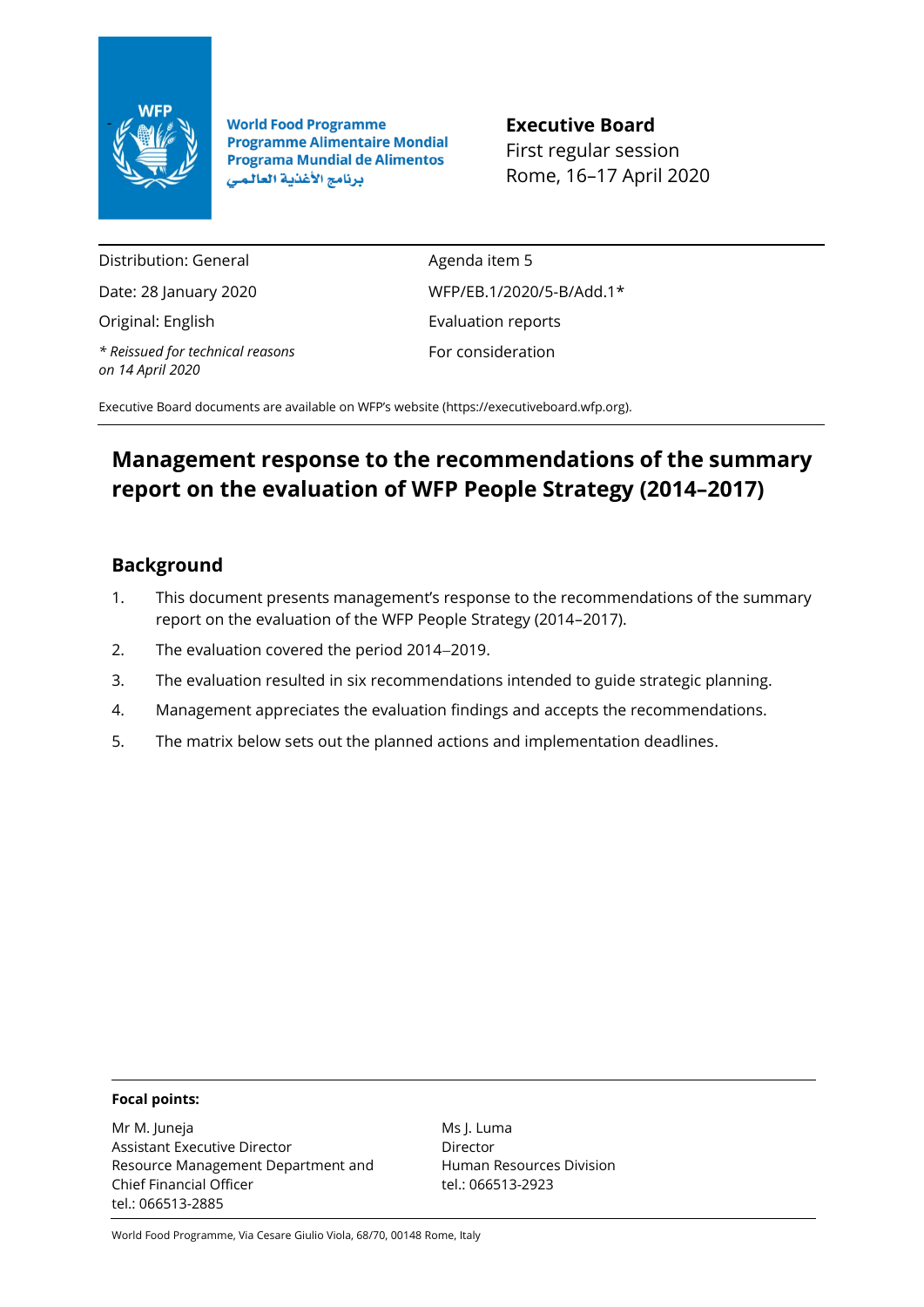|                      | MANAGEMENT KEJFONJE TO THE KECOMMENDATIONJ OF THE JOMMANT KEFONT ON THE EVALOATION OF THE WIFF FLOFEL JTKATEGT (ZV14-ZVT7)                                                                                                                                                                                                                                                                                                                                                                                                                                                                                                                                                                                                                                                                                                                                                                                                                                                                                                                                                                                                                                                    |                                                                                                                                                                                                                                                                                                                                                                |                                                                                                                                                                                                                                                                                                                                                                                                                                                                                                                                                                                                                                                                                                                                                                                                                                                                                                                                                                                                                                                                                                                           |                                           |  |
|----------------------|-------------------------------------------------------------------------------------------------------------------------------------------------------------------------------------------------------------------------------------------------------------------------------------------------------------------------------------------------------------------------------------------------------------------------------------------------------------------------------------------------------------------------------------------------------------------------------------------------------------------------------------------------------------------------------------------------------------------------------------------------------------------------------------------------------------------------------------------------------------------------------------------------------------------------------------------------------------------------------------------------------------------------------------------------------------------------------------------------------------------------------------------------------------------------------|----------------------------------------------------------------------------------------------------------------------------------------------------------------------------------------------------------------------------------------------------------------------------------------------------------------------------------------------------------------|---------------------------------------------------------------------------------------------------------------------------------------------------------------------------------------------------------------------------------------------------------------------------------------------------------------------------------------------------------------------------------------------------------------------------------------------------------------------------------------------------------------------------------------------------------------------------------------------------------------------------------------------------------------------------------------------------------------------------------------------------------------------------------------------------------------------------------------------------------------------------------------------------------------------------------------------------------------------------------------------------------------------------------------------------------------------------------------------------------------------------|-------------------------------------------|--|
|                      | Recommendation                                                                                                                                                                                                                                                                                                                                                                                                                                                                                                                                                                                                                                                                                                                                                                                                                                                                                                                                                                                                                                                                                                                                                                | <b>Action by</b>                                                                                                                                                                                                                                                                                                                                               | <b>Management response and action</b><br>taken/to be taken                                                                                                                                                                                                                                                                                                                                                                                                                                                                                                                                                                                                                                                                                                                                                                                                                                                                                                                                                                                                                                                                | Priority/<br>implementation<br>deadline   |  |
| a)<br>b)<br>C)<br>d) | Recommendation 1: WFP should develop a new policy, focusing<br>on "people", that sets out the organization's vision of its future<br>workforce and the core values that should shape WFP's<br>workplace culture.<br>The policy should build on positive changes already in place<br>but elaborate on topics not sufficiently addressed in the<br>current strategy, including but not limited to:<br>workplace culture, including in relation to harassment,<br>$\bullet$<br>sexual harassment and abuse of power;<br>gender equality, diversity and inclusion;<br>$\bullet$<br>workforce planning, including in relation to balancing the<br>$\bullet$<br>need for a nimble and flexible workforce while respecting<br>the purpose of different types of contracts<br>(see also recommendation 5);<br>performance management.<br>$\bullet$<br>The policy should include a theory of change, a costed<br>implementation plan and a dissemination plan.<br>The policy should clearly identify accountabilities for various<br>units, divisions, regional bureaux and country offices.<br>A clear governance structure should be established to oversee<br>the development phase | <b>Responsibility:</b><br>Assistant<br>Executive Director,<br>Resource Management<br>Department, in<br>collaboration with the<br>Director, Human<br>Resources Division,<br>endorsed by the<br>leadership group and in<br>consultation with<br>functional units at<br>headquarters, regional<br>bureaux and a<br>representative selection<br>of country offices | Agreed.<br>WFP will develop a broad policy-level<br>document that will articulate its vision with<br>regard to its workforce. This policy document<br>will build on the WFP People Strategy<br>(2014-2017), elaborating on topics not<br>sufficiently addressed therein and<br>incorporating the recommended areas of<br>focus. It will not be "owned" by the Human<br>Resources Division but will cover all WFP<br>divisions and management functions. The<br>Human Resources Division will also develop<br>its own human resource strategy that will feed<br>into the new "people policy" and clarify the<br>division's role in supporting the<br>implementation of that policy.<br>As well, the people policy will aim to address<br>issues of workforce diversity and inclusion<br>that were not included in the People Strategy,<br>in particular challenges faced by employees<br>with disabilities; discrimination based on sex,<br>gender, ethnic origin, sexual orientation and<br>other factors; and any relation such factors<br>may have to incidents of harassment,<br>sexual harassment and abuse of power. | Priority: High<br>Deadline: February 2021 |  |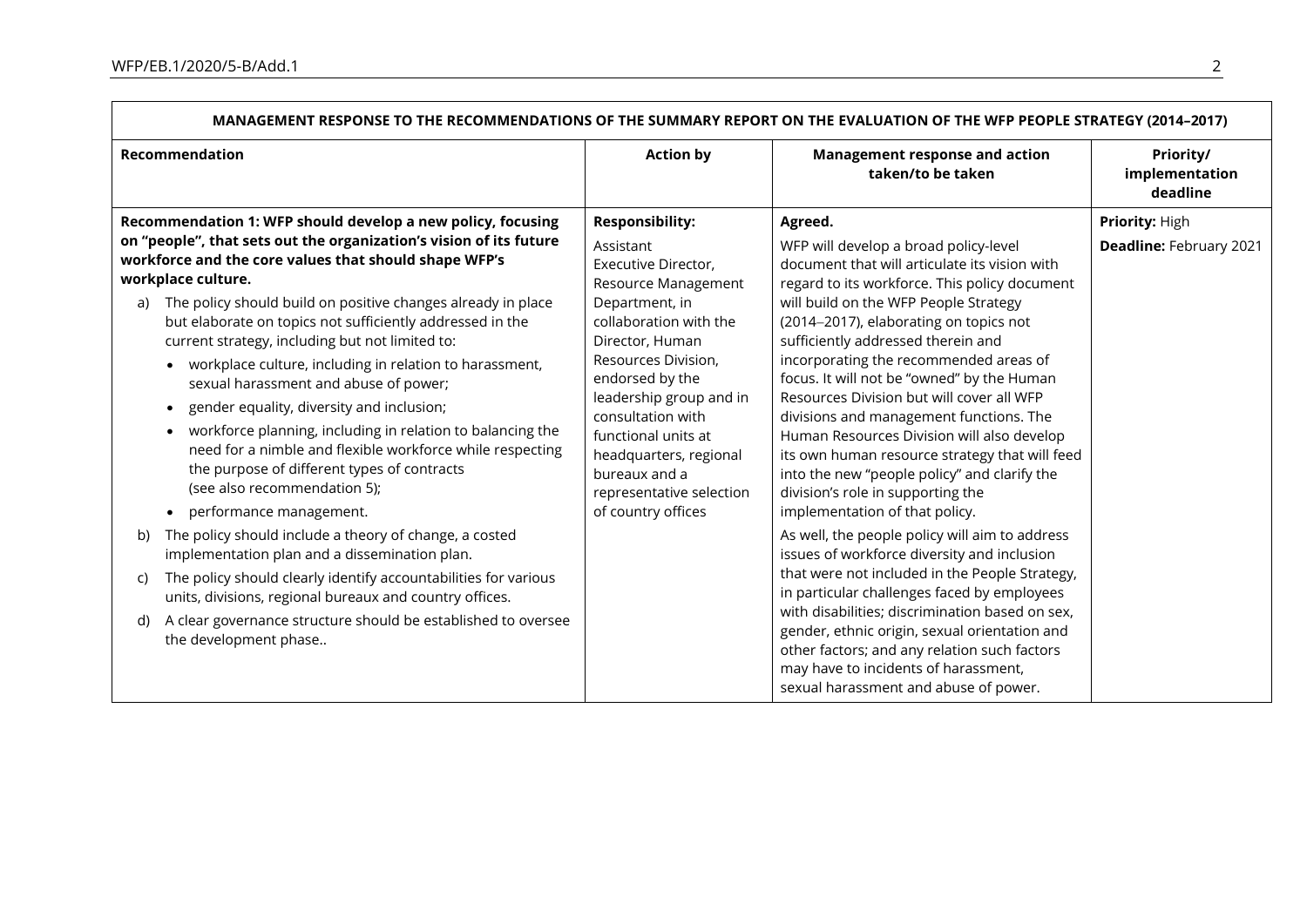|    | <u>MANAGEMENT KESPONSE TO THE RECOMMENDATIONS OF THE SUMMART REPORT ON THE EVALUATION OF THE WFP PEOPLE STRATEGT (2014-2017)</u>                                                                                                                                          |                                                                                                                                                                              |                                                                                                                                                                                                                                               |                                                  |  |
|----|---------------------------------------------------------------------------------------------------------------------------------------------------------------------------------------------------------------------------------------------------------------------------|------------------------------------------------------------------------------------------------------------------------------------------------------------------------------|-----------------------------------------------------------------------------------------------------------------------------------------------------------------------------------------------------------------------------------------------|--------------------------------------------------|--|
|    | Recommendation                                                                                                                                                                                                                                                            | <b>Action by</b>                                                                                                                                                             | <b>Management response and action</b><br>taken/to be taken                                                                                                                                                                                    | Priority/<br>implementation<br>deadline          |  |
|    | Recommendation 2: WFP should implement a new people policy<br>through an organizational change management process.                                                                                                                                                        | <b>Responsibility:</b><br>Assistant                                                                                                                                          | Agreed.<br>As stated above, WFP will soon develop a                                                                                                                                                                                           | Priority: High<br><b>Deadline: February 2023</b> |  |
| a) | The Human Resources Division, functional offices and regional<br>bureaux, based on consultations with country offices, should<br>hold joint annual working sessions to take stock of progress<br>and challenges in implementation, based on a clear set<br>of indicators. | Executive Director,<br>Resource Management<br>Department, in<br>collaboration with Human<br>Resources Division,<br>headquarters functional<br>units and<br>regional bureaux. | people policy.<br>We take note of two factors that had a<br>negative impact on the implementation of the<br>People Strategy: the absence of clearly<br>defined roles, responsibilities and workplans                                          |                                                  |  |
| b) | The Human Resources Division, functional offices and regional<br>bureaux should provide annual updates on organization-wide<br>progress to the leadership group and to WFP employees at<br>all levels.                                                                    |                                                                                                                                                                              | for the various units and functional areas; and<br>the absence of dedicated implementation<br>resources at the regional and country levels.<br>Moving forward, the Human Resources                                                            |                                                  |  |
| C) | All functional offices should include activities, targets and<br>milestones in their respective strategies.                                                                                                                                                               |                                                                                                                                                                              | Division will facilitate consultations at all levels<br>of the organization to develop the people<br>policy, noting the need for support,<br>communication and commitment by senior<br>management, field leaders and<br>functional divisions. |                                                  |  |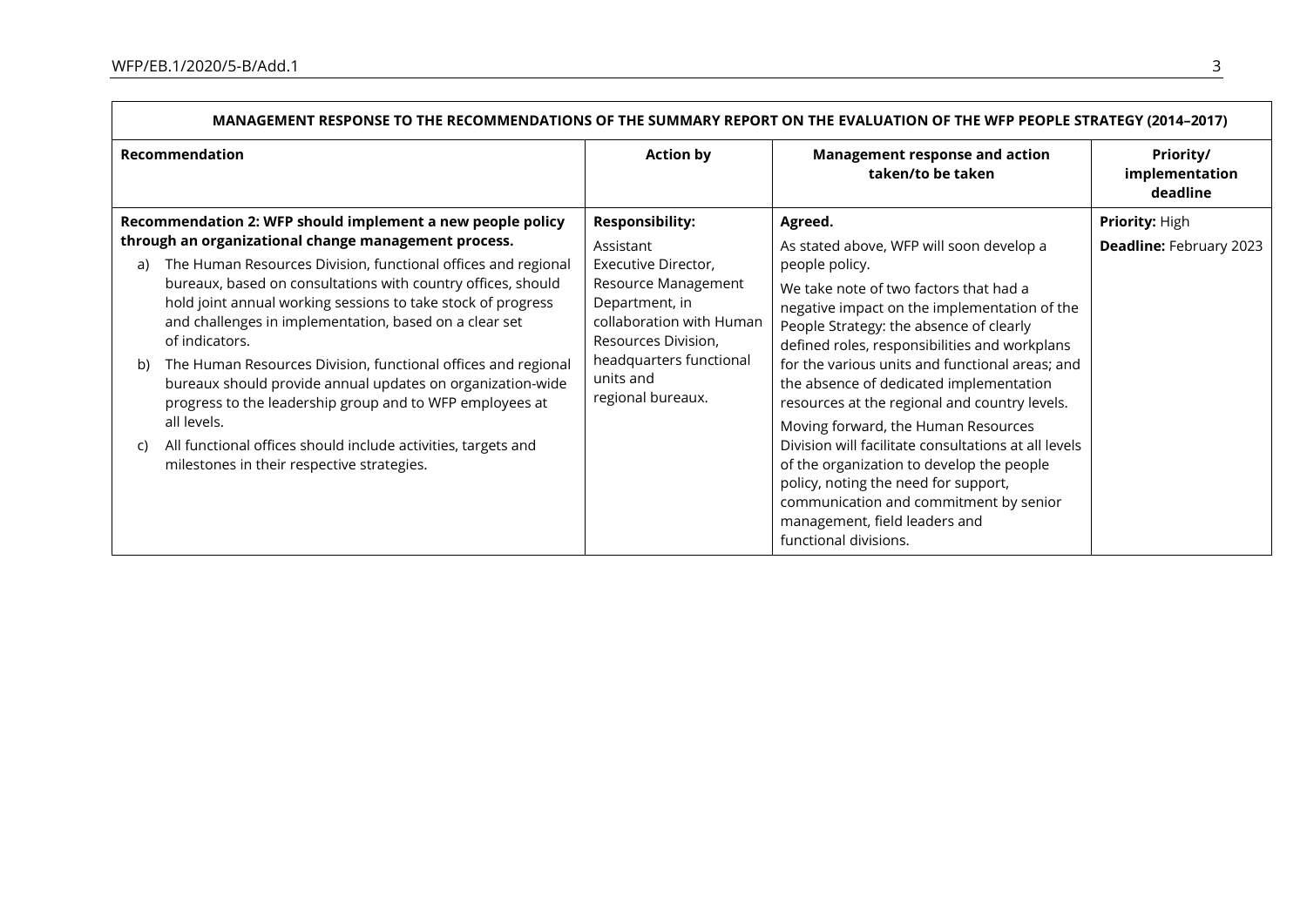| <u>MANAGEMENT RESPONSE TO THE RECOMMENDATIONS OF THE SUMMART REPORT ON THE EVALUATION OF THE WFP PEOPLE STRATEGT (Z014-Z017)</u>                                                                                                                                                                                                                                                                                                                                                                                                                                                                                                                                                                                                                                                                                                                                                                                                                                                                                              |                                                                                                                                                                                 |                                                                                                                                                                                                                                                                                                                                                                                                                                                                                                                                                                                                                                                                                                                                                                                                                                                                                  |                                             |  |
|-------------------------------------------------------------------------------------------------------------------------------------------------------------------------------------------------------------------------------------------------------------------------------------------------------------------------------------------------------------------------------------------------------------------------------------------------------------------------------------------------------------------------------------------------------------------------------------------------------------------------------------------------------------------------------------------------------------------------------------------------------------------------------------------------------------------------------------------------------------------------------------------------------------------------------------------------------------------------------------------------------------------------------|---------------------------------------------------------------------------------------------------------------------------------------------------------------------------------|----------------------------------------------------------------------------------------------------------------------------------------------------------------------------------------------------------------------------------------------------------------------------------------------------------------------------------------------------------------------------------------------------------------------------------------------------------------------------------------------------------------------------------------------------------------------------------------------------------------------------------------------------------------------------------------------------------------------------------------------------------------------------------------------------------------------------------------------------------------------------------|---------------------------------------------|--|
| <b>Recommendation</b>                                                                                                                                                                                                                                                                                                                                                                                                                                                                                                                                                                                                                                                                                                                                                                                                                                                                                                                                                                                                         | <b>Action by</b>                                                                                                                                                                | <b>Management response and action</b><br>taken/to be taken                                                                                                                                                                                                                                                                                                                                                                                                                                                                                                                                                                                                                                                                                                                                                                                                                       | Priority/<br>implementation<br>deadline     |  |
| Recommendation 3: WFP should revise its human resources<br>functional strategy to continue the professionalization of the<br>human resources function at all levels and locations of the<br>organization.<br>A revised human resources strategy should clarify how the<br>a)<br>Human Resources Division will support implementation of the<br>new people policy at headquarters and at the regional and<br>country levels.<br>The strategy should articulate a costed plan for gradually<br>b)<br>reinforcing WFP's human resources capacity in the field with<br>the aim of ensuring that every country office has easy access to<br>a human resources officer at short notice:<br>regional human resources business partners should<br>$\bullet$<br>continue to be responsible for ensuring that accessible<br>human resource services are in place;<br>as part of strategy development, the Human Resources<br>$\bullet$<br>Division should conduct a workflow review to streamline<br>priority human resource processes. | <b>Responsibility:</b><br>Director, Human<br>Resources Division, in<br>consultation with regional<br>bureaux, country offices,<br>functional units and the<br>leadership group. | Agreed.<br>Much has been invested to increase the<br>capabilities of the Human Resources Division<br>since the adoption of the People Strategy;<br>however, it is agreed that the function needs<br>to be further professionalized and expanded,<br>especially at the field level, where the<br>division's footprint is not sufficient for the<br>level of work required to support the<br>upcoming people policy.<br>The Human Resources Division will continue<br>building the capacity of human resource<br>officers in respect of job evaluations, as the<br>Division plans to launch a second job<br>evaluation certification programme in<br>May 2020, and in conducting organizational<br>alignment reviews in 2020 through<br>approximately 20 missions at headquarters<br>and regional bureaux and via joint missions to<br>complex country offices to ensure effective | Priority: Medium<br>Deadline: February 2021 |  |
|                                                                                                                                                                                                                                                                                                                                                                                                                                                                                                                                                                                                                                                                                                                                                                                                                                                                                                                                                                                                                               |                                                                                                                                                                                 | support and knowledge transfer.                                                                                                                                                                                                                                                                                                                                                                                                                                                                                                                                                                                                                                                                                                                                                                                                                                                  |                                             |  |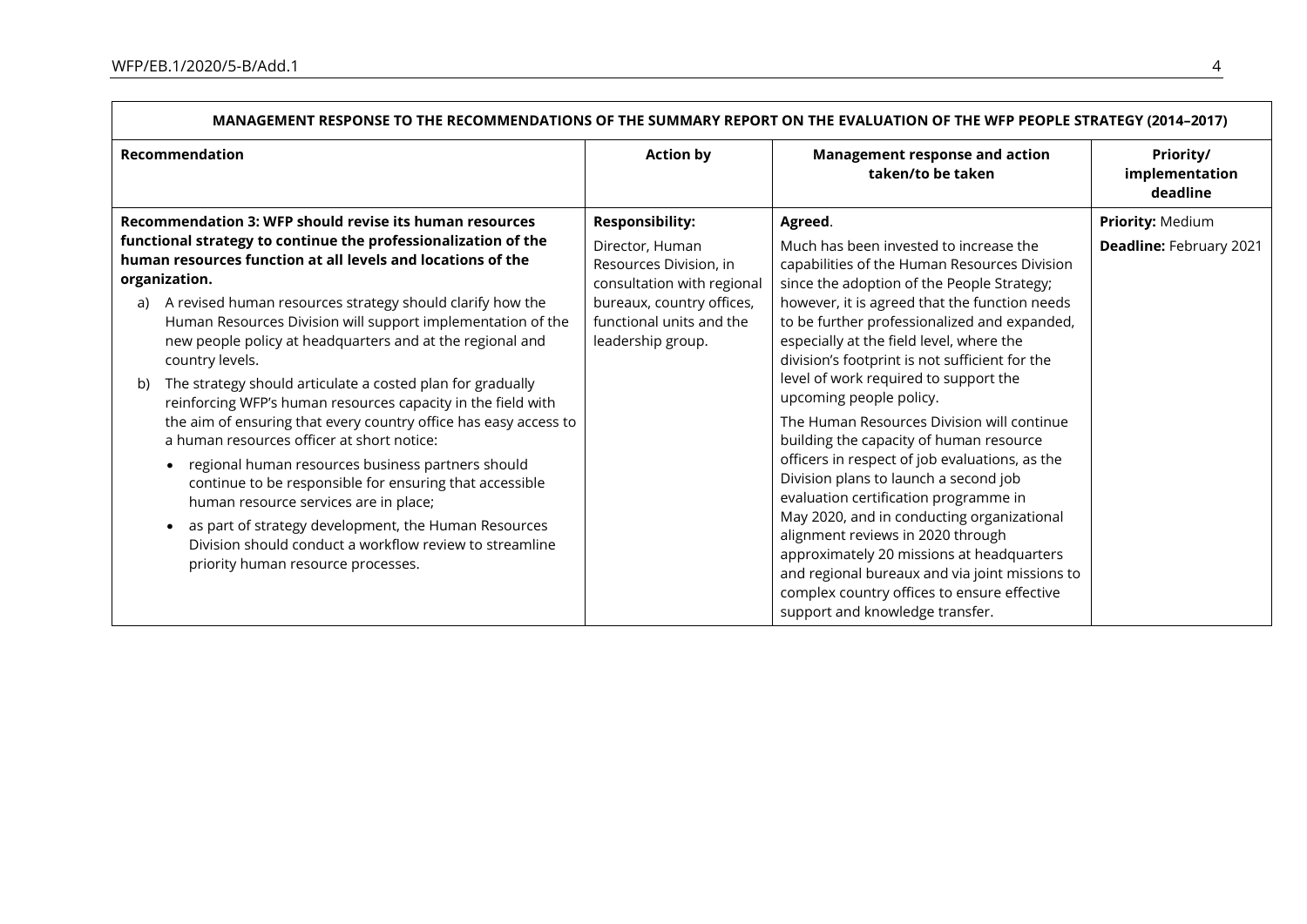| Recommendation                                                                                                                                                                                                                                                                                                                                                                                                                                                                                                                                                                                                                                                                                                                      | <b>Action by</b> | <b>Management response and action</b><br>taken/to be taken                                                                                                                                                                                                                                                                                                                                                                                                                                                                                                                                                                                                                                                                                                                                                                                                                                                                                                                                                                                                                                          | Priority/<br>implementation<br>deadline |
|-------------------------------------------------------------------------------------------------------------------------------------------------------------------------------------------------------------------------------------------------------------------------------------------------------------------------------------------------------------------------------------------------------------------------------------------------------------------------------------------------------------------------------------------------------------------------------------------------------------------------------------------------------------------------------------------------------------------------------------|------------------|-----------------------------------------------------------------------------------------------------------------------------------------------------------------------------------------------------------------------------------------------------------------------------------------------------------------------------------------------------------------------------------------------------------------------------------------------------------------------------------------------------------------------------------------------------------------------------------------------------------------------------------------------------------------------------------------------------------------------------------------------------------------------------------------------------------------------------------------------------------------------------------------------------------------------------------------------------------------------------------------------------------------------------------------------------------------------------------------------------|-----------------------------------------|
| The strategy should articulate how the human resources<br>C)<br>function will continue to strengthen the capacity of human<br>resources staff in the field in relation to their:<br>capabilities (knowledge, skills);<br>motivation and ways of thinking and decision making, e.g.<br>in relation to reinforcing an understanding among<br>human resources staff and other employees of the human<br>resources function as a business partner;<br>opportunities, e.g. in relation to ensuring that technology<br>upgrades, automated systems and tools are in place to<br>reduce workloads related to transactional tasks such as<br>payroll entries, thereby freeing up human resources staff<br>to focus on more strategic issues |                  | The Human Resources Division will also<br>implement a new digital strategy aimed at<br>creating value for the organization by<br>supporting evidence-based decision making,<br>reducing the administrative burden for<br>employees and the human resources<br>community of practice and improving life<br>at work.<br>To that end the division has already started to:<br>$\triangleright$ digitalize and automate end-to-end<br>human resource processes (the WFP<br>self-service project has considerably<br>reduced the administrative burden not<br>only for human resource practitioners but<br>also for employees and managers);<br>provide workforce analytics and workforce<br>planning tools to support people<br>management and related decision making<br>(human resources analytics dashboard);<br>and<br>deploy the latest technologies, such as<br>$\blacktriangleright$<br>automated screening of candidate CVs,<br>on-line technical assessments and<br>video interviews, which has considerably<br>reduced recruitment time and improved<br>the employee and candidate experience. |                                         |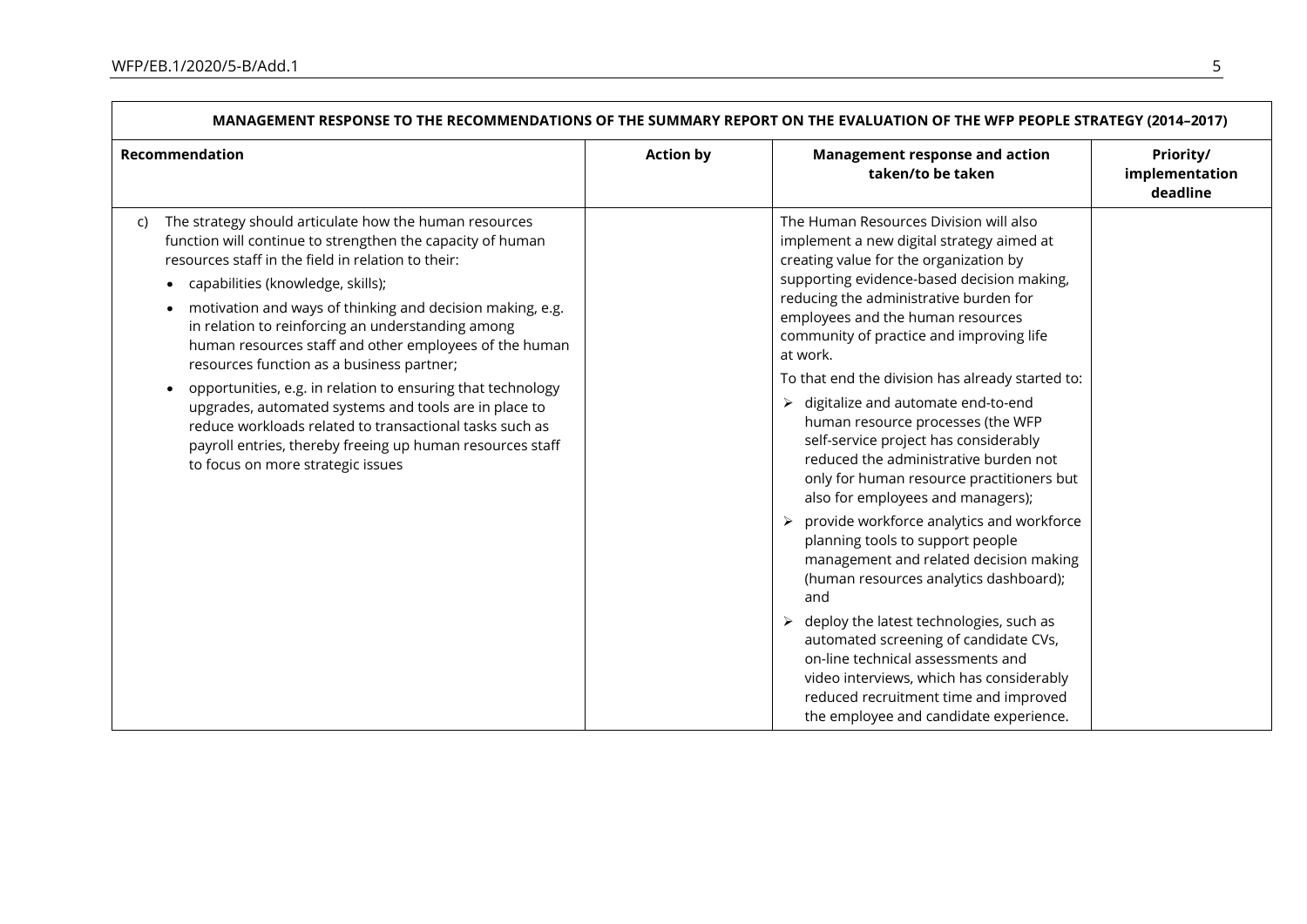| <u>INNIVADEMENT NEST UNSETUTITE NECUMINIENDATIONS OF THE SUMINANT NEFUNT UN THE EVALUATION OF THE WIFF FEUFEL STIMITEDT (ZUT4-ZUT7)</u>                                                                                                                                                                                                                                                                                                                                                                                                                                                                                                                                                                                                                                                                                                                                                                                                                                                                                                                                 |                                                                                                                                                               |                                                                                                                                                                                                                                                                                                                                                                                                                                                                                                                                                                                                                                                                                                                                                                            |                                         |  |
|-------------------------------------------------------------------------------------------------------------------------------------------------------------------------------------------------------------------------------------------------------------------------------------------------------------------------------------------------------------------------------------------------------------------------------------------------------------------------------------------------------------------------------------------------------------------------------------------------------------------------------------------------------------------------------------------------------------------------------------------------------------------------------------------------------------------------------------------------------------------------------------------------------------------------------------------------------------------------------------------------------------------------------------------------------------------------|---------------------------------------------------------------------------------------------------------------------------------------------------------------|----------------------------------------------------------------------------------------------------------------------------------------------------------------------------------------------------------------------------------------------------------------------------------------------------------------------------------------------------------------------------------------------------------------------------------------------------------------------------------------------------------------------------------------------------------------------------------------------------------------------------------------------------------------------------------------------------------------------------------------------------------------------------|-----------------------------------------|--|
| Recommendation                                                                                                                                                                                                                                                                                                                                                                                                                                                                                                                                                                                                                                                                                                                                                                                                                                                                                                                                                                                                                                                          | <b>Action by</b>                                                                                                                                              | <b>Management response and action</b><br>taken/to be taken                                                                                                                                                                                                                                                                                                                                                                                                                                                                                                                                                                                                                                                                                                                 | Priority/<br>implementation<br>deadline |  |
| <b>Recommendation 4: The Human Resources Division should</b><br>develop a supervisors' accountability framework for supervisors<br>to achieve excellence in people management and present it to<br>the leadership group for endorsement.<br>The framework should:<br>a)<br>update expectations and outline good people management<br>practices, how they manifest themselves at various career<br>levels and how they relate to the notion of leadership;<br>include regulatory elements relating to performance<br>management to ensure that they adequately protect the<br>rights of both supervisors and supervisees, especially in<br>relation to underperformance;<br>ensure that people management responsibilities are<br>reflected in the job descriptions, key performance<br>indicators and performance assessments of all supervisors;<br>and<br>introduce a mechanism to broaden performance feedback,<br>such as regular 360° reviews, for all supervisors to<br>contribute to an organizational culture of giving and<br>receiving constructive feedback. | <b>Responsibility:</b><br>Director, Human<br>Resources Division, in<br>consultation with the<br>leadership group,<br>regional bureaux and<br>country offices. | Agreed.<br>The organization and its Human Resources<br>Division have invested significantly in the<br>development of people management and<br>leadership skills (supervisory programme,<br>leadership development programme,<br>360° evaluation pilots, coaching and<br>development of soft skills).<br>Still, more needs to be done and WFP must be<br>committed to investing and making this area a<br>priority, consistent with what has been<br>expressed and requested by employees<br>through the recent global staff surveys.<br>Targeted programmes must be developed<br>and incorporated with existing learning<br>resources into a comprehensive management<br>programme that includes coaching and is<br>taken into account in workforce planning<br>decisions. | Priority: High<br>Deadline: August 2021 |  |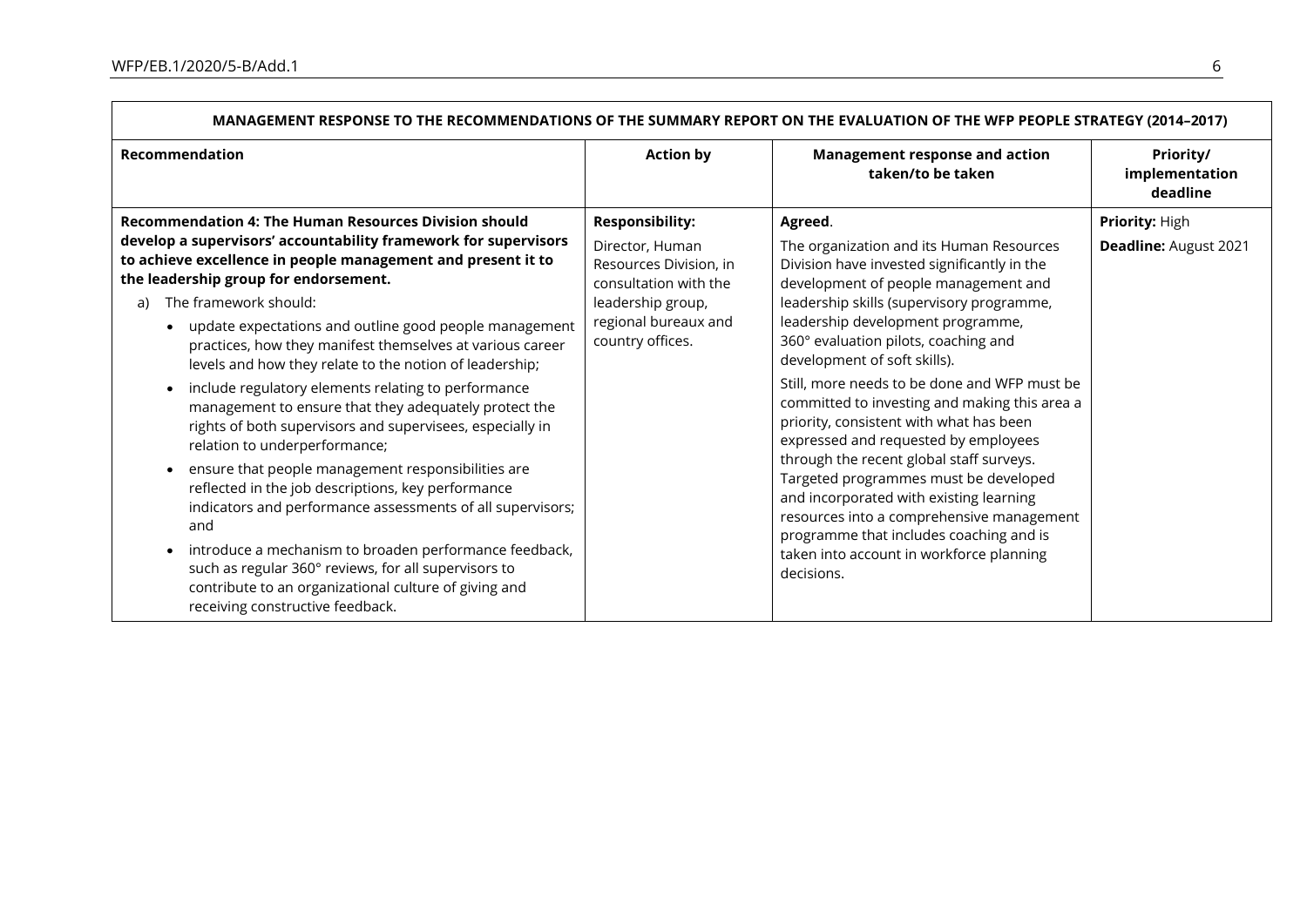|                                                                                                                                                                                                                                                                                                                                                                                                                                                                                                                                                                                                                                                                                                                                                                                                                                                                                                                                                                                                                                                                                                                                                                                                                                                                                                                                                                                                              |                  | INILIVIATIONS OF THE SUMMANT NET ON TON THE EVALUATION OF THE WITH LOT LE SHATED I (2017-2017)                                                                                                                                                                                                                                                                                                                                                                                                                                                                                                                                                                                                                                                                                                                                                                                                      |                                         |  |  |  |
|--------------------------------------------------------------------------------------------------------------------------------------------------------------------------------------------------------------------------------------------------------------------------------------------------------------------------------------------------------------------------------------------------------------------------------------------------------------------------------------------------------------------------------------------------------------------------------------------------------------------------------------------------------------------------------------------------------------------------------------------------------------------------------------------------------------------------------------------------------------------------------------------------------------------------------------------------------------------------------------------------------------------------------------------------------------------------------------------------------------------------------------------------------------------------------------------------------------------------------------------------------------------------------------------------------------------------------------------------------------------------------------------------------------|------------------|-----------------------------------------------------------------------------------------------------------------------------------------------------------------------------------------------------------------------------------------------------------------------------------------------------------------------------------------------------------------------------------------------------------------------------------------------------------------------------------------------------------------------------------------------------------------------------------------------------------------------------------------------------------------------------------------------------------------------------------------------------------------------------------------------------------------------------------------------------------------------------------------------------|-----------------------------------------|--|--|--|
| Recommendation                                                                                                                                                                                                                                                                                                                                                                                                                                                                                                                                                                                                                                                                                                                                                                                                                                                                                                                                                                                                                                                                                                                                                                                                                                                                                                                                                                                               | <b>Action by</b> | <b>Management response and action</b><br>taken/to be taken                                                                                                                                                                                                                                                                                                                                                                                                                                                                                                                                                                                                                                                                                                                                                                                                                                          | Priority/<br>implementation<br>deadline |  |  |  |
| Support supervisors in their efforts to continuously enhance<br>b)<br>their people management skills through integrated measures,<br>including:<br>Rollout of existing and planned management programmes<br>and related follow-up;<br>Exploring whether newly appointed country directors,<br>deputy country directors, regional directors and deputy<br>regional directors could be matched with recently retired<br>individuals who have held their positions in the past and<br>have consistently demonstrated excellent people<br>management skills to act as mentors;<br>Having regional bureaux explore how to best provide<br>access to coaching and other types of professional support<br>services for other staff in supervisory positions in their<br>regions, share related insights with each other and ensure<br>follow-up;<br>Having the Human Resources Division establish a<br>supervisor's helpdesk at headquarters that would be<br>available to all employees with supervisory or people<br>management responsibilities;<br>Having the Human Resources Division, with input from<br>regional bureaux and country offices, compile and regularly<br>update a toolbox of simple and cost-effective measures for<br>recognizing and rewarding good performance by<br>individuals and teams;<br>Allowing for time dedicated to people management when<br>determining supervisors' workloads. |                  | Existing policies must be revised to ensure<br>that WFP provides the necessary policy<br>framework to support an increase in<br>management accountability.<br>Specifically, within the area of performance<br>management as it relates to assessment of<br>staff, several steps are being taken to address<br>and increase the accountability of both staff<br>and managers by, for instance, incorporating<br>performance indicators and deliverables for<br>all supervisors related to their core<br>responsibilities. In addition, the Human<br>Resources Division is planning to review and<br>further strengthen its approach to addressing<br>underperformance. Finally, the Human<br>Resources Division is planning to roll out a<br>more systematic learning and development<br>initiative (management academy) aimed at<br>developing and supporting managers<br>throughout their careers. |                                         |  |  |  |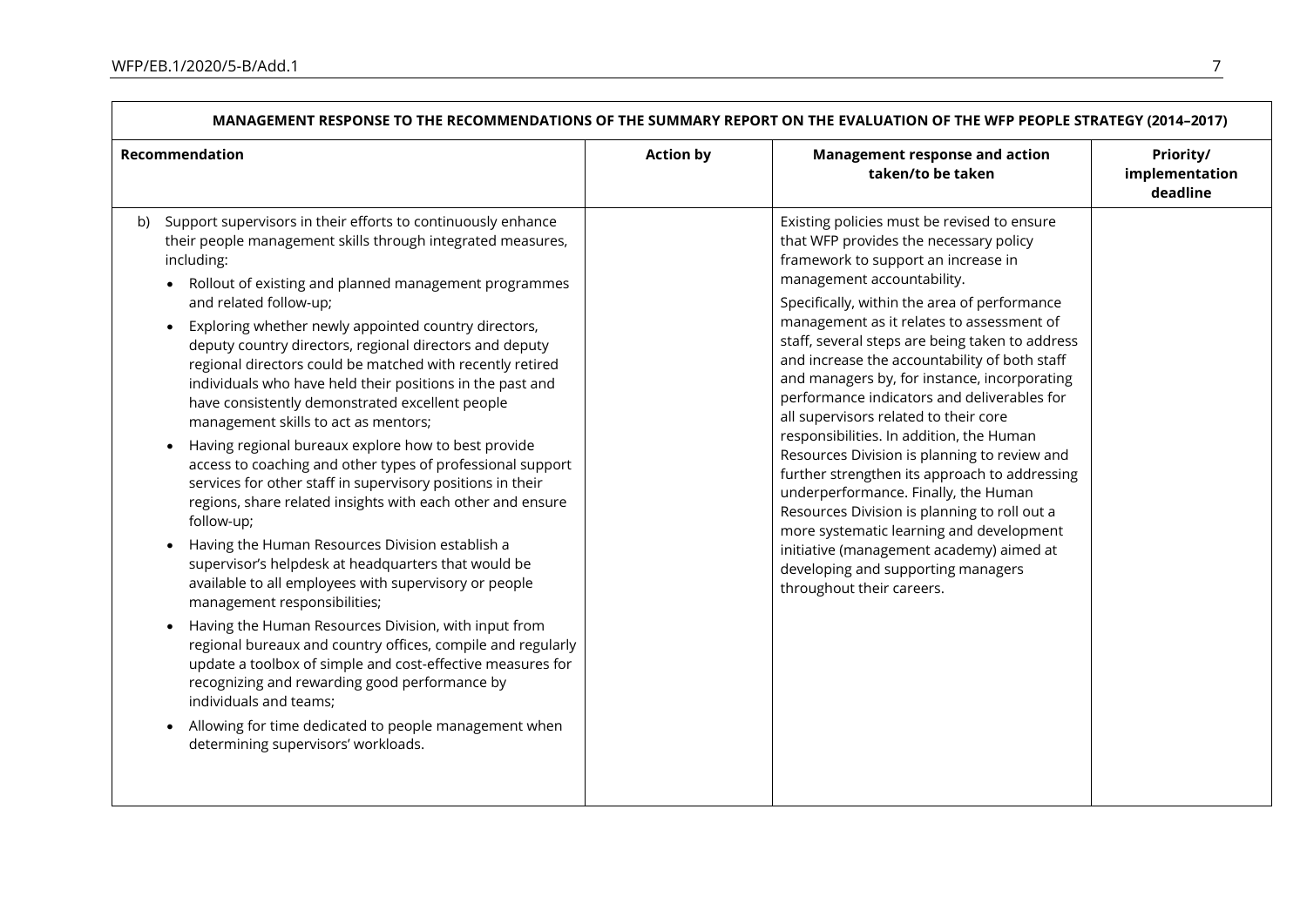| <u>MANAGEMENT RESPUNSE TO THE RECOMMENDATIONS OF THE SUMMART REPORT ON THE EVALUATION OF THE WFP PEOPLE STRATEGT (2014–2017)</u>                                                                                                                                                                                                                                                                                                                                                                                                                                                                                                                                                                                                                                                                                                                                                                                                                                                                                                                                                                                                                                                                                                                                                        |                                                                                                                                                                                                                                             |                                                                                                                                                                                                                                                                                                                                                                                                                                                                                                                                                                                                                                                                                                                                                                                                                                                                                                                                                                                                                                                                                                                                                                                                                                                                                                                                                      |                                                |  |
|-----------------------------------------------------------------------------------------------------------------------------------------------------------------------------------------------------------------------------------------------------------------------------------------------------------------------------------------------------------------------------------------------------------------------------------------------------------------------------------------------------------------------------------------------------------------------------------------------------------------------------------------------------------------------------------------------------------------------------------------------------------------------------------------------------------------------------------------------------------------------------------------------------------------------------------------------------------------------------------------------------------------------------------------------------------------------------------------------------------------------------------------------------------------------------------------------------------------------------------------------------------------------------------------|---------------------------------------------------------------------------------------------------------------------------------------------------------------------------------------------------------------------------------------------|------------------------------------------------------------------------------------------------------------------------------------------------------------------------------------------------------------------------------------------------------------------------------------------------------------------------------------------------------------------------------------------------------------------------------------------------------------------------------------------------------------------------------------------------------------------------------------------------------------------------------------------------------------------------------------------------------------------------------------------------------------------------------------------------------------------------------------------------------------------------------------------------------------------------------------------------------------------------------------------------------------------------------------------------------------------------------------------------------------------------------------------------------------------------------------------------------------------------------------------------------------------------------------------------------------------------------------------------------|------------------------------------------------|--|
| Recommendation                                                                                                                                                                                                                                                                                                                                                                                                                                                                                                                                                                                                                                                                                                                                                                                                                                                                                                                                                                                                                                                                                                                                                                                                                                                                          | <b>Action by</b>                                                                                                                                                                                                                            | <b>Management response and action</b><br>taken/to be taken                                                                                                                                                                                                                                                                                                                                                                                                                                                                                                                                                                                                                                                                                                                                                                                                                                                                                                                                                                                                                                                                                                                                                                                                                                                                                           | <b>Priority/</b><br>implementation<br>deadline |  |
| Recommendation 5: WFP should conduct a comprehensive                                                                                                                                                                                                                                                                                                                                                                                                                                                                                                                                                                                                                                                                                                                                                                                                                                                                                                                                                                                                                                                                                                                                                                                                                                    | <b>Responsibility:</b>                                                                                                                                                                                                                      | Agreed.                                                                                                                                                                                                                                                                                                                                                                                                                                                                                                                                                                                                                                                                                                                                                                                                                                                                                                                                                                                                                                                                                                                                                                                                                                                                                                                                              | Priority: High                                 |  |
| review of existing contract modalities and their use.<br>The Human Resources Division, with support from the<br>a)<br>leadership group and in collaboration with the regional<br>bureaux, country offices and headquarters functional units,<br>should institutionalize a headquarters-supported process for<br>systematic workforce planning at all levels of the organization<br>beyond the currently planned duration of the organizational<br>alignment project:<br>CSPs should include mandatory workforce analyses and<br>$\bullet$<br>plans, including on the proposed distribution of short-term<br>and fixed-term contracts;<br>The Human Resources Division should actively participate<br>in the programme review process, reviewing all draft CSPs<br>from a human resource perspective, including at the<br>regional level.<br>WFP should continue to consult regularly with other<br>b)<br>organizations, including but not limited to other<br>United Nations agencies and private sector firms, and to<br>exchange good practices on limiting the use of short-term<br>contracts while ensuring organizational flexibility.<br>The leadership group should communicate clear<br>expectations about a gradual reduction in the long-term use of<br>short-term contracts. | <b>Assistant Executive</b><br>Director, Resource<br>Management<br>Department, with Human<br><b>Resources Division</b><br>support and in<br>collaboration with<br>regional bureaux, country<br>offices and headquarters<br>functional units. | Through the organizational alignment project<br>(June 2018-December 2019), reviews have<br>been conducted in more than 40 countries<br>with a focus on assisting country offices to<br>implement their country strategic plans<br>efficiently and effectively. During these<br>reviews, the Human Resources Division has<br>recommended the establishment of more<br>fixed-term positions (over 700) and an<br>increase in the number of national<br>professional officer positions (over 200) in<br>order to stabilize the country office workforce<br>and increase nationalization levels.<br>WFP is actively involved in a comprehensive<br>review of existing contractual modalities to<br>address the changing needs of the<br>organization and its workforce. WFP is aware<br>of the long-term use of short-term contractual<br>modalities and is considering ways to limit the<br>prolonged or repeated use of short-term<br>personnel. After consulting with other United<br>Nations entities, the Human Resources<br>Division has embarked on a staffing<br>framework review with the objective of<br>ensuring that WFP is able to attract and retain<br>the best talent and remain competitive within<br>the United Nations system and the labour<br>market in general by offering adequate<br>employment conditions. In this context, WFP | Deadline: February 2021                        |  |
|                                                                                                                                                                                                                                                                                                                                                                                                                                                                                                                                                                                                                                                                                                                                                                                                                                                                                                                                                                                                                                                                                                                                                                                                                                                                                         |                                                                                                                                                                                                                                             | is working on the creation of a new<br>contractual modality to be used to meet the                                                                                                                                                                                                                                                                                                                                                                                                                                                                                                                                                                                                                                                                                                                                                                                                                                                                                                                                                                                                                                                                                                                                                                                                                                                                   |                                                |  |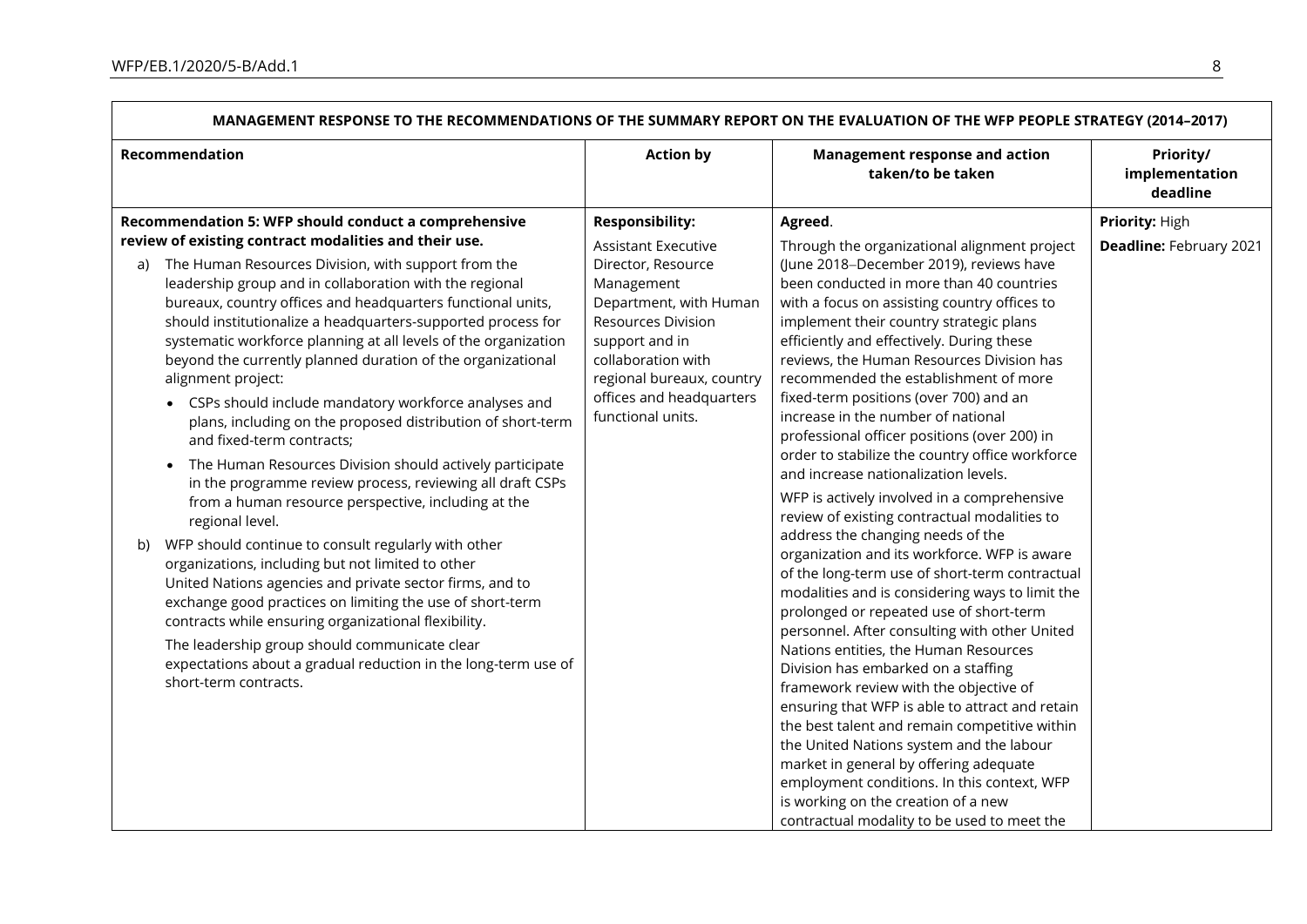$\Gamma$ 

| MANAGEMENT RESPONSE TO THE RECOMMENDATIONS OF THE SUMMARY REPORT ON THE EVALUATION OF THE WFP PEOPLE STRATEGY (2014-2017)       |                                                                                                                                                                                                                                                                                                                                         |                                                                                                           |                                                                                                                                                                                                                                                                                                                                                                                                                                                                                                                                                        |                                                                                                |
|---------------------------------------------------------------------------------------------------------------------------------|-----------------------------------------------------------------------------------------------------------------------------------------------------------------------------------------------------------------------------------------------------------------------------------------------------------------------------------------|-----------------------------------------------------------------------------------------------------------|--------------------------------------------------------------------------------------------------------------------------------------------------------------------------------------------------------------------------------------------------------------------------------------------------------------------------------------------------------------------------------------------------------------------------------------------------------------------------------------------------------------------------------------------------------|------------------------------------------------------------------------------------------------|
| Recommendation                                                                                                                  |                                                                                                                                                                                                                                                                                                                                         | <b>Action by</b>                                                                                          | <b>Management response and action</b><br>taken/to be taken                                                                                                                                                                                                                                                                                                                                                                                                                                                                                             | Priority/<br>implementation<br>deadline                                                        |
|                                                                                                                                 |                                                                                                                                                                                                                                                                                                                                         |                                                                                                           | organization's short-to-medium-term needs<br>while providing competitive employment<br>conditions for employees currently on short-<br>term contracts.                                                                                                                                                                                                                                                                                                                                                                                                 |                                                                                                |
| <b>Recommendation 6: The Human Resources Division should</b><br>further strengthen its approach to proactively sharing relevant |                                                                                                                                                                                                                                                                                                                                         | <b>Responsibility:</b><br>Director, Human                                                                 | Agreed.<br>The Human Resources Division needs to                                                                                                                                                                                                                                                                                                                                                                                                                                                                                                       | Priority: Medium<br><b>Deadline: Ongoing, with</b>                                             |
| a)<br>b)                                                                                                                        | information with WFP employees.<br>Human resources officers at headquarters and in<br>regional bureaux and country offices should communicate<br>regularly and offer regular information sessions on contract<br>modalities and benefits for different employee groups.<br>The Human Resources Division, in collaboration with regional | Resources Division, in<br>consultation with regional<br>bureaux, country offices<br>and functional units. | continue to make progress in this area,<br>including by expanding the channels to be<br>used, creating communities of practice,<br>organizing informal sessions and providing<br>tools and guidance on a regular basis through<br>emails and newsletters.                                                                                                                                                                                                                                                                                              | actions undertaken to be<br>included in the annual<br>updates to the<br><b>Executive Board</b> |
|                                                                                                                                 | bureaux and country offices, should review and, where<br>required, strengthen existing processes for sharing<br>information on existing or upcoming capacity development<br>opportunities and on the criteria used to decide which<br>individuals are invited to attend various types of courses and<br>training programmes.            |                                                                                                           | Human-resource-related content has regularly<br>been one of the main drivers of internal<br>traffic. With this in mind, the Human<br>Resources Division will partner with the<br>Communications, Advocacy and Marketing<br>Division to better communicate with staff by<br>keeping them abreast of changes and projects<br>affecting their employment relationship with<br>WFP and to address their information needs.<br>The aim is to both enhance employee<br>understanding and provide more consistent<br>and standardized rollout of information. |                                                                                                |

ᄀ